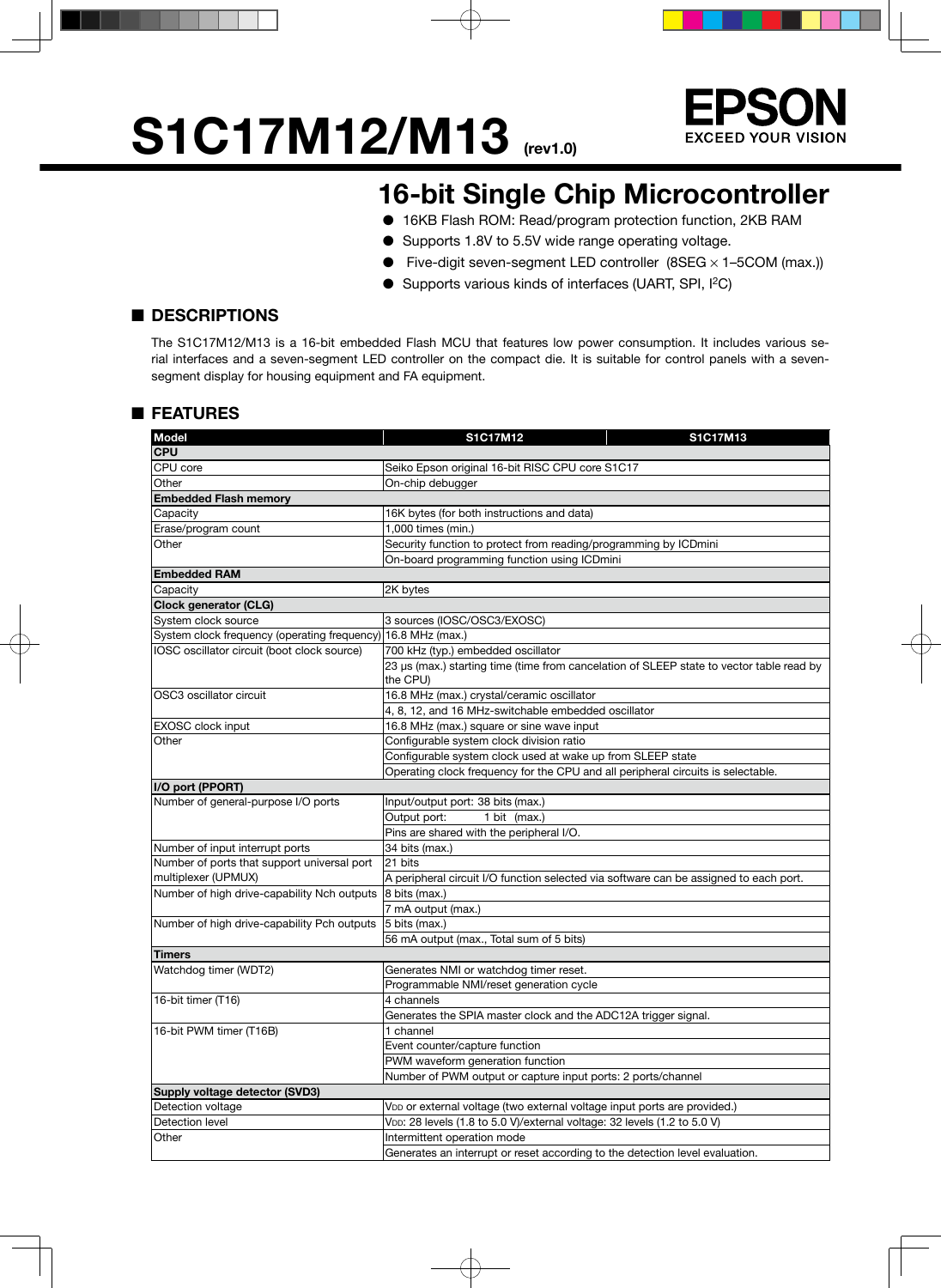| <b>Model</b>                            | S1C17M12                                                                                                                                                                         | S1C17M13                                                                           |  |  |  |  |
|-----------------------------------------|----------------------------------------------------------------------------------------------------------------------------------------------------------------------------------|------------------------------------------------------------------------------------|--|--|--|--|
| Serial interfaces                       |                                                                                                                                                                                  |                                                                                    |  |  |  |  |
|                                         | <b>UART (UART3)</b><br>4 channels                                                                                                                                                |                                                                                    |  |  |  |  |
|                                         | Baud-rate generator included, IrDA1.0 supported                                                                                                                                  |                                                                                    |  |  |  |  |
|                                         | Open drain output, signal polarity, and baud rate division ratio are configurable.                                                                                               |                                                                                    |  |  |  |  |
|                                         | Infrared communication carrier modulation output function                                                                                                                        |                                                                                    |  |  |  |  |
| <b>Serial interfaces</b>                |                                                                                                                                                                                  |                                                                                    |  |  |  |  |
| Synchronous serial interface (SPIA)     | 2 channels                                                                                                                                                                       |                                                                                    |  |  |  |  |
|                                         | 2 to 16-bit variable data length                                                                                                                                                 |                                                                                    |  |  |  |  |
|                                         | The 16-bit timer (T16) can be used for the baud-rate generator in master mode.                                                                                                   |                                                                                    |  |  |  |  |
| $I2C$ (I2C)                             | 1 channel                                                                                                                                                                        |                                                                                    |  |  |  |  |
|                                         | Baud-rate generator included                                                                                                                                                     |                                                                                    |  |  |  |  |
| IR remote controller (REMC2)            |                                                                                                                                                                                  |                                                                                    |  |  |  |  |
| Number of transmitter channels          | 1 channel                                                                                                                                                                        |                                                                                    |  |  |  |  |
| Other                                   | EL lamp drive waveform can be generated for an application example.                                                                                                              |                                                                                    |  |  |  |  |
| Seven-segment LED controller (LEDC)     |                                                                                                                                                                                  |                                                                                    |  |  |  |  |
| LED control output                      | Seven-segment LED outputs up to five digits (8SEG × 1-5COM(max.))                                                                                                                |                                                                                    |  |  |  |  |
|                                         | COM time-division dynamic drive control                                                                                                                                          |                                                                                    |  |  |  |  |
|                                         | Software configurable anode/cathode common mode and off-state pin status                                                                                                         |                                                                                    |  |  |  |  |
|                                         | Four-level brightness adjustment function                                                                                                                                        |                                                                                    |  |  |  |  |
| 12-bit A/D converter (ADC12A)           |                                                                                                                                                                                  |                                                                                    |  |  |  |  |
| Conversion method                       |                                                                                                                                                                                  | Successive approximation type                                                      |  |  |  |  |
| Resolution                              |                                                                                                                                                                                  | 12 bits                                                                            |  |  |  |  |
| Number of conversion channels           |                                                                                                                                                                                  | 1 channel                                                                          |  |  |  |  |
| Number of analog signal inputs          |                                                                                                                                                                                  | 8 ports/channel                                                                    |  |  |  |  |
| Multiplier/divider (COPRO2)             |                                                                                                                                                                                  |                                                                                    |  |  |  |  |
| Arithmetic functions                    | 16-bit $\times$ 16-bit multiplier                                                                                                                                                |                                                                                    |  |  |  |  |
|                                         | 16-bit $\times$ 16-bit + 32-bit multiply and accumulation unit                                                                                                                   |                                                                                    |  |  |  |  |
|                                         | 32-bit ÷ 32-bit divider                                                                                                                                                          |                                                                                    |  |  |  |  |
| Reset                                   |                                                                                                                                                                                  |                                                                                    |  |  |  |  |
| #RESET pin                              | Reset when the reset pin is set to low.                                                                                                                                          |                                                                                    |  |  |  |  |
| Power-on reset                          | Reset at power on.                                                                                                                                                               |                                                                                    |  |  |  |  |
| Brownout reset                          | Reset when the power supply voltage drops.                                                                                                                                       |                                                                                    |  |  |  |  |
| Key entry reset                         |                                                                                                                                                                                  | Reset when the P00 to P01/P02/P03 keys are pressed simultaneously (can be enabled/ |  |  |  |  |
|                                         | disabled using a register).                                                                                                                                                      |                                                                                    |  |  |  |  |
| Watchdog timer reset                    | Reset when the watchdog timer overflows (can be enabled/disabled using a register).<br>Reset when the supply voltage detector detects the set voltage level (can be enabled/dis- |                                                                                    |  |  |  |  |
| Supply voltage detector reset           | abled using a register).                                                                                                                                                         |                                                                                    |  |  |  |  |
| Interrupt                               |                                                                                                                                                                                  |                                                                                    |  |  |  |  |
| Non-maskable interrupt                  | 4 systems (Reset, address misaligned interrupt, debug, NMI)                                                                                                                      |                                                                                    |  |  |  |  |
| Programmable interrupt                  | External interrupt: 1 system (8 levels)                                                                                                                                          |                                                                                    |  |  |  |  |
|                                         | Internal interrupt: 14 systems (8 levels)                                                                                                                                        |                                                                                    |  |  |  |  |
| Power supply voltage                    |                                                                                                                                                                                  |                                                                                    |  |  |  |  |
| V <sub>DD</sub> operating voltage       | 1.8 to 5.5 V                                                                                                                                                                     |                                                                                    |  |  |  |  |
|                                         | V <sub>DD</sub> operating voltage for Flash programming 1.8 to 5.5 V (VPP = 7.5 V external power supply is required.)                                                            |                                                                                    |  |  |  |  |
| <b>Operating temperature</b>            |                                                                                                                                                                                  |                                                                                    |  |  |  |  |
| Operating temperature range             | -40 to 85 °C                                                                                                                                                                     |                                                                                    |  |  |  |  |
| <b>Current consumption (Typ. value)</b> |                                                                                                                                                                                  |                                                                                    |  |  |  |  |
| SLEEP mode                              | $0.5$ µA (TBD)                                                                                                                                                                   |                                                                                    |  |  |  |  |
|                                         | $IOSC = OFF$ , $OSC3 = OFF$                                                                                                                                                      |                                                                                    |  |  |  |  |
| <b>HALT</b> mode                        | 180 µA (TBD)                                                                                                                                                                     |                                                                                    |  |  |  |  |
|                                         | OSC3 = 4 MHz (internal oscillator)                                                                                                                                               |                                                                                    |  |  |  |  |
| RUN mode                                | 600 µA (TBD)                                                                                                                                                                     |                                                                                    |  |  |  |  |
|                                         | OSC3 = 4 MHz (internal oscillator), CPU = OSC3 (1 wait cycle)                                                                                                                    |                                                                                    |  |  |  |  |
|                                         | 1,700 µA (TBD)                                                                                                                                                                   |                                                                                    |  |  |  |  |
|                                         | OSC3 = 16 MHz (internal oscillator), CPU = OSC3 (2 wait cycles)                                                                                                                  |                                                                                    |  |  |  |  |
| Shipping form                           |                                                                                                                                                                                  |                                                                                    |  |  |  |  |
|                                         | TQFP12-48pin (Lead pitch: 0.5 mm)                                                                                                                                                |                                                                                    |  |  |  |  |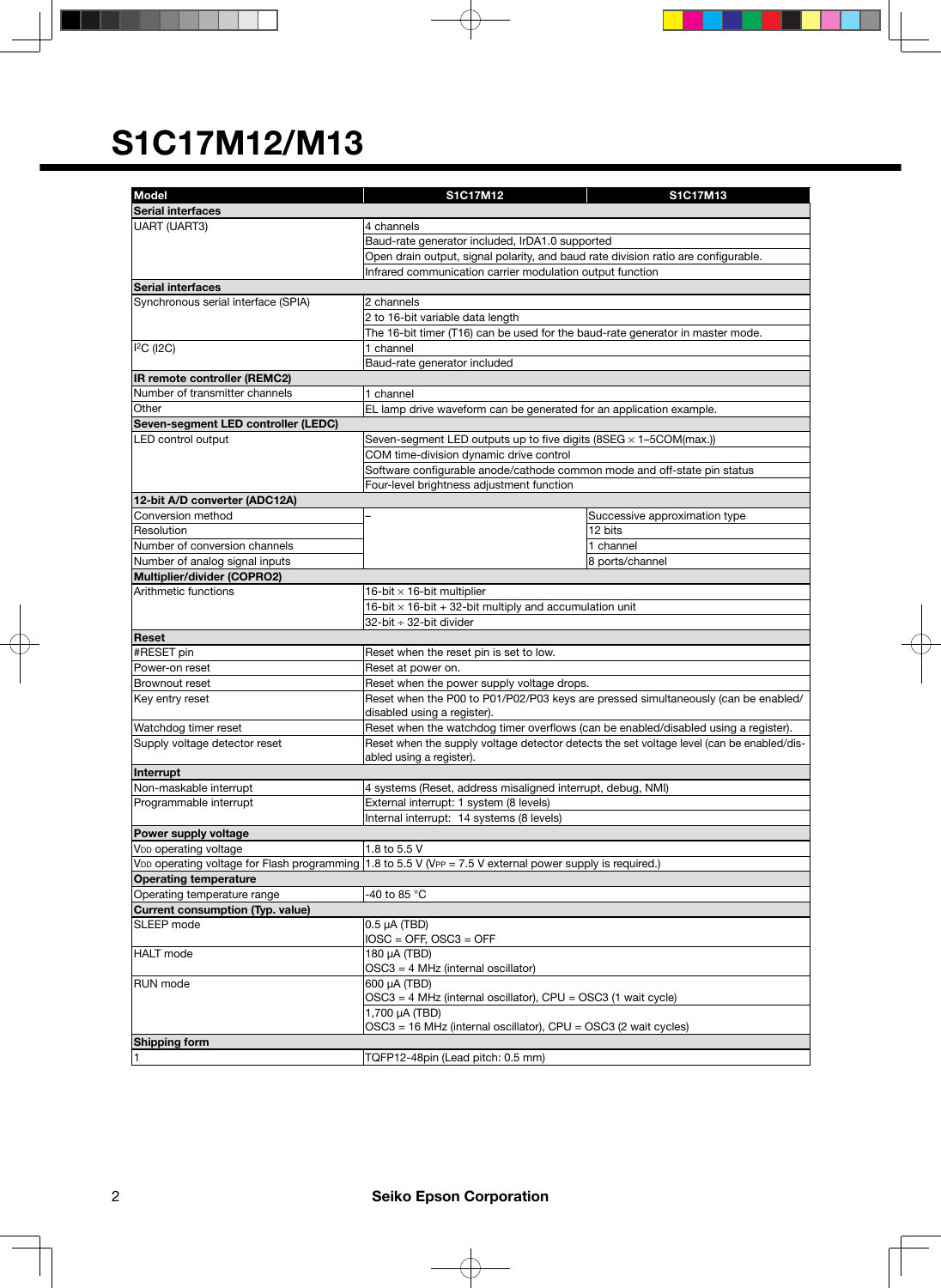■ **BLOCK DIAGRAM**



 \* Not available in the S1C17M12.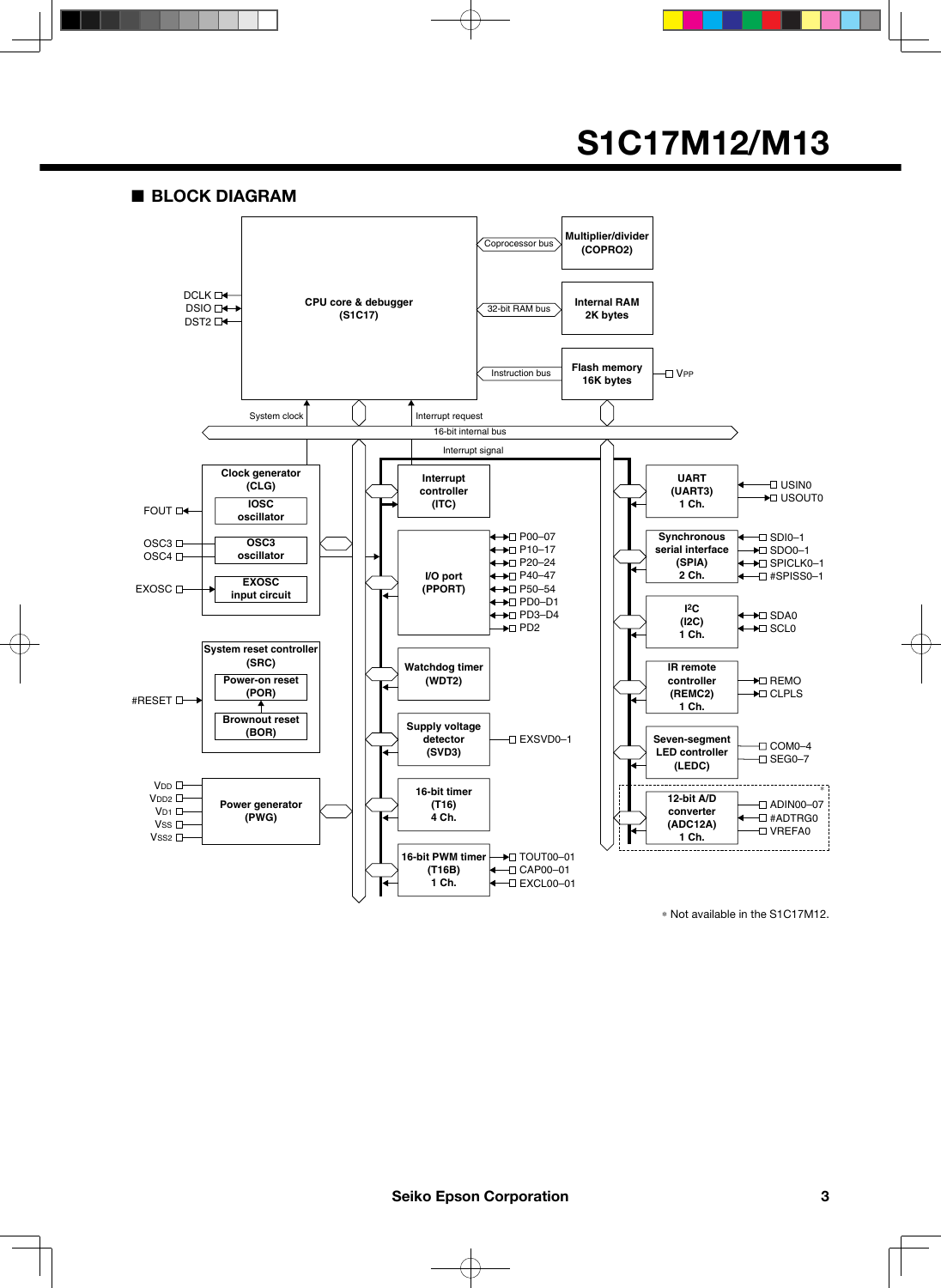#### ■ **PIN CONFIGURATION DIAGRAMS**

#### **S1C17M12 pin configuration diagram (TQFP12-48pin)**

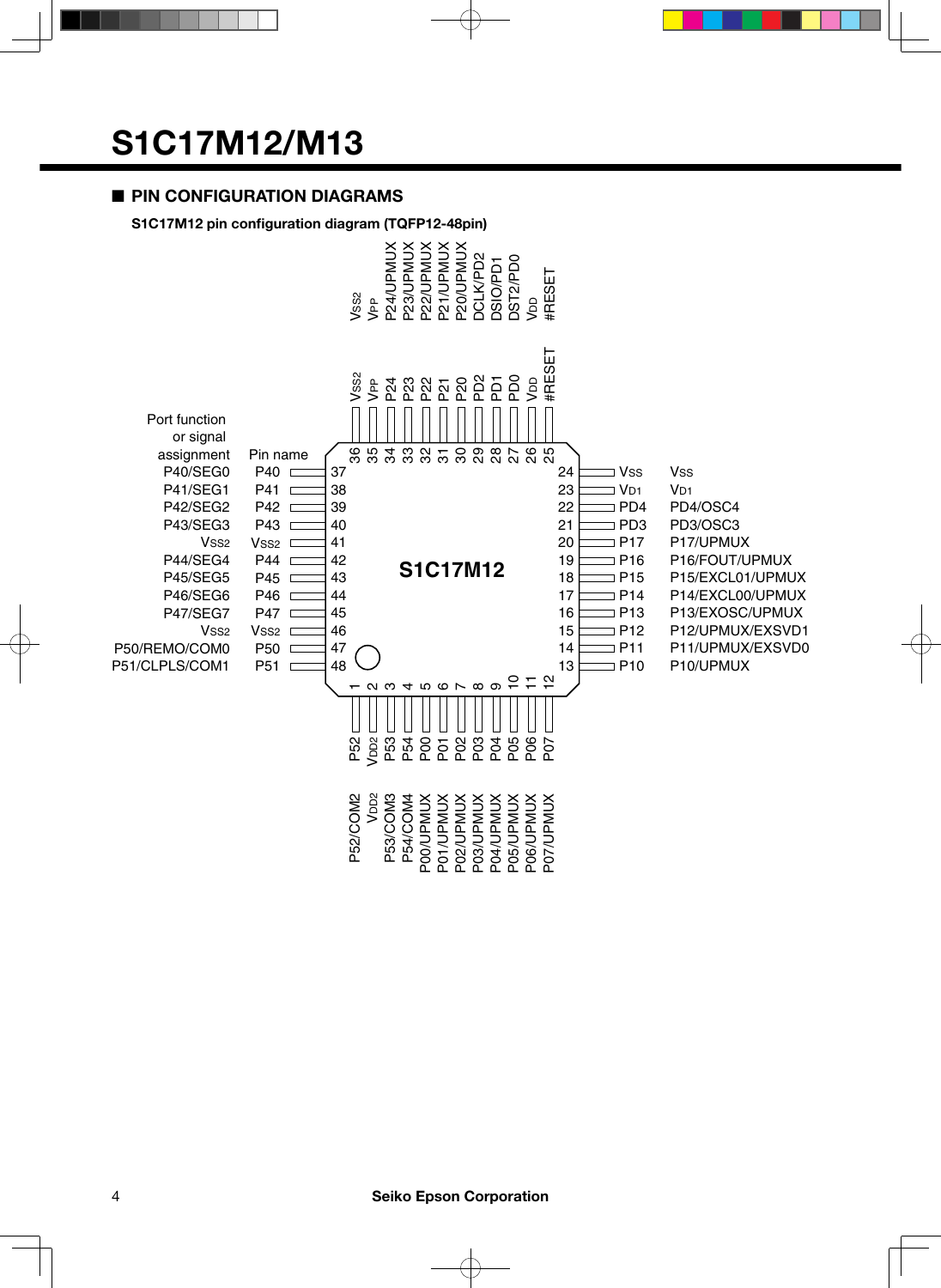#### **S1C17M13 pin configuration diagram (TQFP12-48pin)**

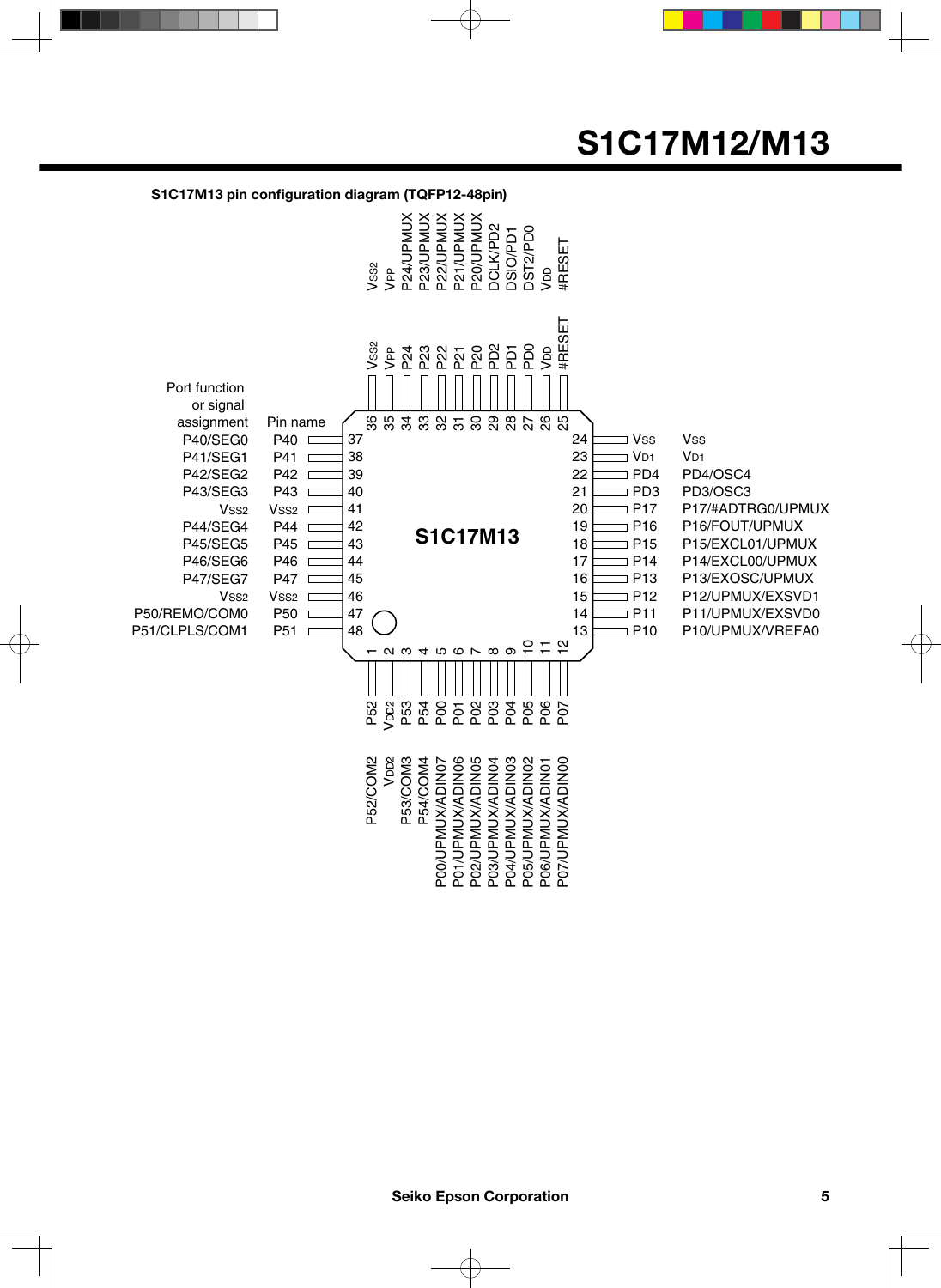#### ■ **PIN DESCRIPTIONS**

#### **Symbol meanings**

Assigned signal: The signal listed at the top of each pin is assigned in the initial state. The pin function must be switched via software to assign another signal (see the "I/O Ports" chapter).

| $I/O$ :                       |             | $=$ Input                              |
|-------------------------------|-------------|----------------------------------------|
|                               | O           | $=$ Output                             |
|                               | I/O         | = Input/output                         |
|                               | Р           | $=$ Power supply                       |
|                               | A           | = Analog signal                        |
|                               | Hi-Z        | $=$ High impedance state               |
| Initial state:                | l (Pull-up) | $=$ Input with pulled up               |
|                               |             | I (Pull-down) = Input with pulled down |
|                               | $Hi-Z$      | $=$ High impedance state               |
|                               | O(H)        | $=$ High level output                  |
|                               | O (L)       | $=$ Low level output                   |
| Tolerant fail-safe structure: |             |                                        |
|                               |             | $Q_{1.01}$                             |

 $\checkmark$  = Over voltage tolerant fail-safe type I/O cell included (see the "I/O Ports" chapter) The over voltage tolerant fail-safe type I/O cell allows interfacing without passing unnecessary current even if a voltage exceeding VDD is applied to the port. Also unnecessary current is not consumed when the port is externally biased without supplying VDD.

| Pin/pad<br>name  | <b>Assigned</b><br>signal | $\mathsf{I}/\mathsf{O}$ | <b>Initial</b><br>state | <b>Tolerant</b><br>fail-safe<br>structure | <b>Function</b>                                        |   | S1C17M12 | <b>S1C17M13</b> |
|------------------|---------------------------|-------------------------|-------------------------|-------------------------------------------|--------------------------------------------------------|---|----------|-----------------|
| V <sub>DD</sub>  | V <sub>DD</sub>           | P                       | $\qquad \qquad -$       | $\qquad \qquad -$                         | Power supply (+), I/O power supply (except for P50-54) |   |          | $\checkmark$    |
| V <sub>DD2</sub> | V <sub>DD2</sub>          | P                       |                         | $\overline{\phantom{0}}$                  | I/O power supply (P50-54)                              |   |          | ✓               |
| Vss              | Vss                       | P                       |                         | $\overline{\phantom{0}}$                  | GND (except for P40-47, P50-54)                        |   |          | ✓               |
| Vss <sub>2</sub> | Vss <sub>2</sub>          | P                       | $\qquad \qquad -$       | $\qquad \qquad -$                         | GND (P40-47, P50-54)                                   |   | ✓        | ✓               |
| V <sub>PP</sub>  | V <sub>PP</sub>           | P                       | $\qquad \qquad -$       | -                                         | Power supply for Flash programming                     |   | ✓        | ✓               |
| V <sub>D1</sub>  | V <sub>D1</sub>           | A                       |                         | ÷                                         | V <sub>D1</sub> requlator output                       |   | ✓        | ✓               |
| #RESET           | #RESET                    | $\mathbf{I}$            | I (Pull-up)             | $\overline{\phantom{0}}$                  | Reset input                                            |   | ✓        | ✓               |
| <b>P00</b>       | P <sub>00</sub>           | $IV$                    | $Hi-Z$                  |                                           | I/O port                                               |   |          | ✓               |
|                  | <b>UPMUX</b>              | $U$                     |                         |                                           | User-selected I/O (universal port multiplexer)         |   | ✓        | ✓               |
|                  | ADIN07                    | A                       |                         |                                           | 12-bit A/D converter Ch.0 analog signal input 7        |   |          | ✓               |
| P01              | P01                       | 1/O                     | Hi-Z                    | -                                         | I/O port                                               |   | ✓        | ✓               |
|                  | <b>UPMUX</b>              | $U$                     |                         |                                           | User-selected I/O (universal port multiplexer)         |   | ✓        | ✓               |
|                  | ADIN06                    | A                       |                         |                                           | 12-bit A/D converter Ch.0 analog signal input 6        |   |          | ✓               |
| P <sub>02</sub>  | P <sub>02</sub>           | 1/O                     | $Hi-Z$                  | $\overline{\phantom{0}}$                  | I/O port                                               |   | ✓        | ✓               |
|                  | <b>UPMUX</b>              | $U$                     |                         |                                           | User-selected I/O (universal port multiplexer)         |   | ✓        | ✓               |
|                  | ADIN05                    | A                       |                         |                                           | 12-bit A/D converter Ch.0 analog signal input 5        |   |          | ✓               |
| P03              | P03                       | 1/O                     | $Hi-Z$                  |                                           | I/O port                                               |   | ✓        | ✓               |
|                  | <b>UPMUX</b>              | 1/O                     |                         |                                           | User-selected I/O (universal port multiplexer)         |   |          | ✓               |
|                  | ADIN04                    | A                       |                         |                                           | 12-bit A/D converter Ch.0 analog signal input 4        |   |          | ℐ               |
| P <sub>04</sub>  | P <sub>04</sub>           | 1/O                     | $Hi-Z$                  | $\qquad \qquad -$                         | I/O port                                               |   | ✓        | ✓               |
|                  | <b>UPMUX</b>              | 1/O                     |                         |                                           | User-selected I/O (universal port multiplexer)         |   |          | ✓               |
|                  | ADIN03                    | A                       |                         |                                           | 12-bit A/D converter Ch.0 analog signal input 3        |   |          | ✓               |
| P <sub>05</sub>  | P <sub>05</sub>           | 1/O                     | $Hi-Z$                  |                                           | $\overline{I/O}$ port                                  |   |          |                 |
|                  | <b>UPMUX</b>              | 1/O                     |                         |                                           | User-selected I/O (universal port multiplexer)         |   |          | ✓               |
|                  | ADIN02                    | Α                       |                         |                                           | 12-bit A/D converter Ch.0 analog signal input 2        |   |          | ✓               |
| P <sub>06</sub>  | P06                       | 1/O                     | $Hi-Z$                  | $\overline{\phantom{0}}$                  | I/O port                                               |   |          | ✓               |
|                  | <b>UPMUX</b>              | 1/O                     |                         |                                           | User-selected I/O (universal port multiplexer)         |   | ✓        | ✓               |
|                  | ADIN01                    | A                       |                         |                                           | 12-bit A/D converter Ch.0 analog signal input 1        |   |          | ✓               |
| P <sub>07</sub>  | P07                       | 1/O                     | $Hi-Z$                  | $\overline{\phantom{0}}$                  | I/O port                                               |   | ✓        | ℐ               |
|                  | <b>UPMUX</b>              | 1/O                     |                         |                                           | User-selected I/O (universal port multiplexer)         |   | ✓        | ✓               |
|                  | ADIN00                    | $\overline{A}$          |                         |                                           | 12-bit A/D converter Ch.0 analog signal input 0        |   |          | ✓               |
| P <sub>10</sub>  | P <sub>10</sub>           | 1/O                     | $Hi-Z$                  |                                           | $\overline{I/O}$ port                                  |   | ✓        | ✓               |
|                  | <b>UPMUX</b>              | 1/O                     |                         |                                           | User-selected I/O (universal port multiplexer)         |   |          |                 |
|                  | VREFA0                    | A                       |                         |                                           | 12-bit A/D converter Ch.0 reference voltage input      |   |          | ✓               |
| P11              | P <sub>11</sub>           | I/O                     | Hi-Z<br>I/O port<br>÷   |                                           |                                                        | ✓ | ✓        |                 |
|                  | <b>UPMUX</b>              | 1/O                     |                         |                                           | User-selected I/O (universal port multiplexer)         |   |          | ✓               |
|                  | EXSVD0                    | A                       |                         |                                           | External power supply voltage detection input Ch.0     |   |          | ✓               |

#### 6 **Seiko Epson Corporation**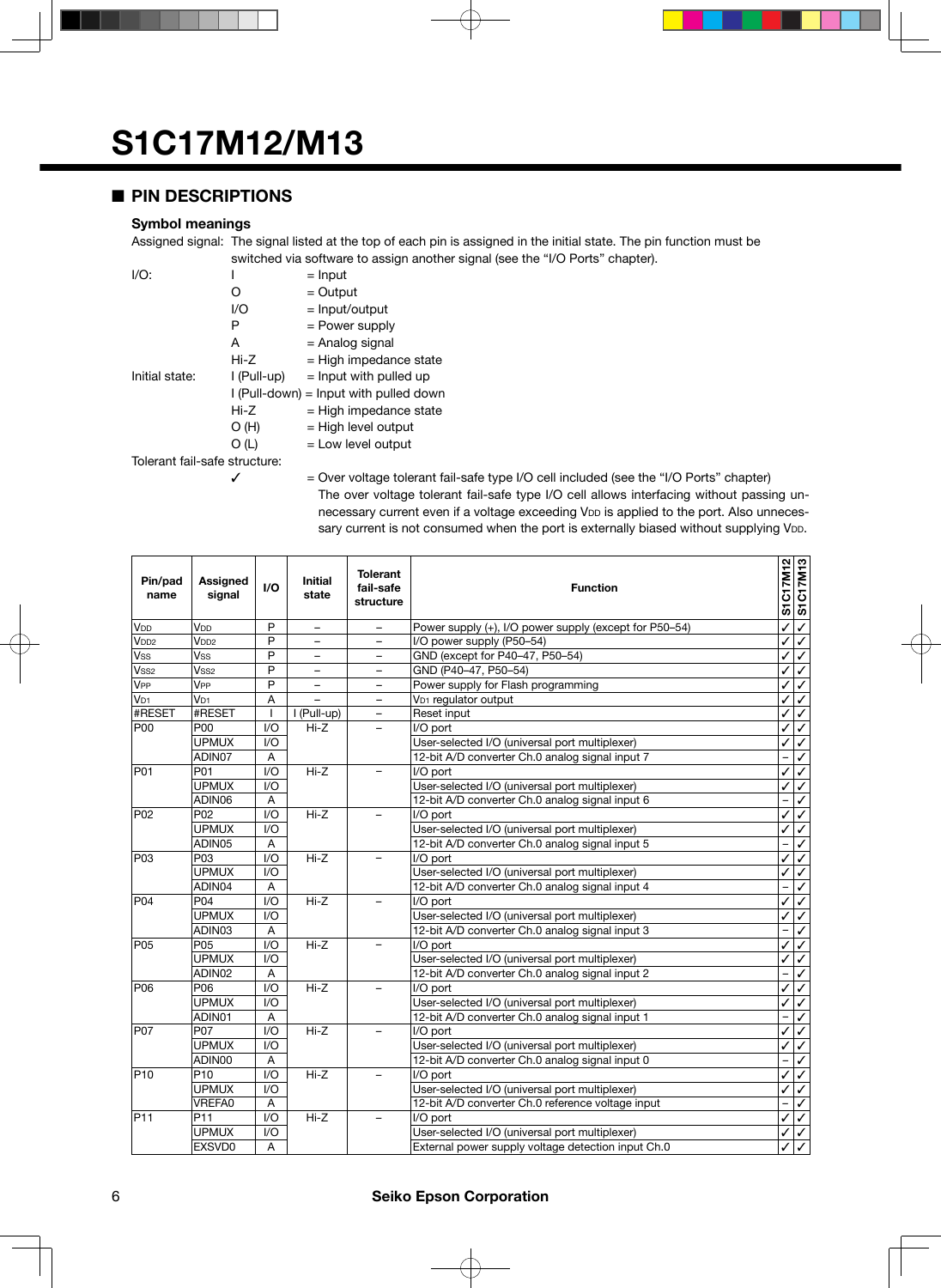| Pin/pad<br>name | Assigned<br>signal        | I/O                    | Initial<br>state | <b>Tolerant</b><br>fail-safe<br>structure | <b>Function</b>                                         |                                     | S1C17M12                     | <b>S1C17M13</b>              |
|-----------------|---------------------------|------------------------|------------------|-------------------------------------------|---------------------------------------------------------|-------------------------------------|------------------------------|------------------------------|
| P <sub>12</sub> | P <sub>12</sub>           | I/O                    | $Hi-Z$           | $\overline{\phantom{a}}$                  | I/O port                                                |                                     | ✓                            | $\overline{\checkmark}$      |
|                 | <b>UPMUX</b>              | 1/O                    |                  |                                           | User-selected I/O (universal port multiplexer)          |                                     | ✓                            | $\checkmark$                 |
|                 | EXSVD1                    | Α                      |                  |                                           | External power supply voltage detection input Ch.1      |                                     | ✓                            | $\checkmark$                 |
| P13             | P <sub>13</sub>           | 1/O                    | $Hi-Z$           | $\overline{\phantom{0}}$                  | I/O port                                                |                                     | ✓                            | $\checkmark$                 |
|                 | <b>EXOSC</b>              | $\mathsf{I}$           |                  |                                           | Clock generator external clock input                    |                                     | ✓                            | $\checkmark$                 |
|                 | <b>UPMUX</b>              | 1/O                    |                  |                                           | User-selected I/O (universal port multiplexer)          |                                     | ✓                            | $\overline{\checkmark}$      |
| PI4             | P <sub>14</sub>           | 1/O                    | $Hi-Z$           |                                           | I/O port                                                |                                     | ✓                            | $\overline{\checkmark}$      |
|                 | EXCL00                    | I.                     |                  |                                           | 16-bit PWM timer Ch.0 event counter input 0             |                                     | ✓                            | $\checkmark$                 |
|                 | <b>UPMUX</b>              | 1/O                    |                  |                                           | User-selected I/O (universal port multiplexer)          |                                     | ✓                            | $\checkmark$                 |
| P <sub>15</sub> | P <sub>15</sub><br>EXCL01 | 1/O                    | $Hi-Z$           | $\overline{\phantom{0}}$                  | I/O port<br>16-bit PWM timer Ch.0 event counter input 1 |                                     | ✓                            | $\overline{\checkmark}$      |
|                 | <b>UPMUX</b>              | <b>I</b><br>1/O        |                  |                                           | User-selected I/O (universal port multiplexer)          |                                     | ✓<br>✓                       | $\checkmark$<br>$\checkmark$ |
| P <sub>16</sub> | P16                       | 1/O                    | $Hi-Z$           | $\overline{a}$                            | I/O port                                                |                                     | ✓                            | $\checkmark$                 |
|                 | <b>FOUT</b>               | O                      |                  |                                           | Clock external output                                   |                                     | ✓                            | $\checkmark$                 |
|                 | <b>UPMUX</b>              | 1/O                    |                  |                                           | User-selected I/O (universal port multiplexer)          |                                     | ✓                            | $\checkmark$                 |
| <b>P17</b>      | P <sub>17</sub>           | 1/O                    | $Hi-Z$           | $\qquad \qquad -$                         | I/O port                                                |                                     | ✓                            | $\overline{\checkmark}$      |
|                 | #ADTRG0                   | $\mathbf{I}$           |                  |                                           | 12-bit A/D converter Ch.0 trigger input                 |                                     | $\overline{\phantom{0}}$     | $\overline{\checkmark}$      |
|                 | <b>UPMUX</b>              | I/O                    |                  |                                           | User-selected I/O (universal port multiplexer)          |                                     | ✓                            | $\checkmark$                 |
| P <sub>20</sub> | P <sub>20</sub>           | 1/O                    | $Hi-Z$           | $\qquad \qquad -$                         | I/O port                                                |                                     | ✓                            | $\overline{\checkmark}$      |
|                 | <b>UPMUX</b>              | I/O                    |                  |                                           | User-selected I/O (universal port multiplexer)          |                                     | ✓                            | $\overline{\checkmark}$      |
| P21             | P <sub>21</sub>           | 1/O                    | $Hi-Z$           |                                           | I/O port                                                |                                     | ✓                            | $\checkmark$                 |
|                 | <b>UPMUX</b>              | 1/O                    |                  |                                           | User-selected I/O (universal port multiplexer)          |                                     | ✓                            | $\checkmark$                 |
| P22             | P <sub>22</sub>           | 1/O                    | $Hi-Z$           | $\overline{\phantom{m}}$                  | I/O port                                                |                                     | ✓                            | $\overline{\checkmark}$      |
|                 | <b>UPMUX</b>              | I/O                    |                  |                                           | User-selected I/O (universal port multiplexer)          |                                     | ✓                            | $\overline{\checkmark}$      |
| P <sub>23</sub> | P <sub>23</sub>           | I/O                    | $Hi-Z$           | $\overline{\phantom{0}}$                  | I/O port                                                |                                     | ✓                            | $\checkmark$                 |
|                 | <b>UPMUX</b>              | I/O                    |                  |                                           | User-selected I/O (universal port multiplexer)          |                                     | ✓                            | $\checkmark$                 |
| P24             | P <sub>24</sub>           | I/O                    | $Hi-Z$           | $\overline{\phantom{m}}$                  | I/O port                                                |                                     | ✓                            | $\checkmark$                 |
|                 | <b>UPMUX</b>              | $U$                    |                  |                                           | User-selected I/O (universal port multiplexer)          |                                     | ✓                            | $\checkmark$                 |
| P40             | P40                       | $\mathsf{U}\mathsf{O}$ | $Hi-Z$           | $\overline{\phantom{0}}$                  | I/O port                                                | High drive-capability               | ✓                            | $\overline{\checkmark}$      |
|                 | SEG0                      | O                      |                  |                                           | LED segment output                                      | Nch output                          | ✓                            | $\checkmark$                 |
| P41             | P41                       | 1/O                    | $Hi-Z$           | $\overline{\phantom{0}}$                  | I/O port                                                | High drive-capability               | ✓                            | $\checkmark$                 |
|                 | SEG1                      | O                      |                  |                                           | LED segment output                                      | Nch output                          | ✓                            | $\checkmark$                 |
| P42             | P42                       | 1/O                    | $Hi-Z$           | $\qquad \qquad -$                         | I/O port                                                | High drive-capability               | ✓                            | $\checkmark$                 |
|                 | SEG <sub>2</sub>          | O                      |                  |                                           | LED segment output                                      | Nch output                          | ✓                            | $\checkmark$                 |
| P43             | P43                       | I/O                    | $Hi-Z$           | $\overline{\phantom{0}}$                  | I/O port                                                | High drive-capability               | ✓                            | $\overline{\checkmark}$      |
|                 | SEG <sub>3</sub>          | O                      |                  |                                           | LED segment output                                      | Nch output                          | ✓                            | $\sqrt{2}$                   |
| P44             | P44                       | 1/O                    | $Hi-Z$           | $\qquad \qquad -$                         | I/O port                                                | High drive-capability               | ✓                            | $\overline{\checkmark}$      |
|                 | SEG4                      | O                      |                  |                                           | LED segment output                                      | Nch output                          | ✓                            | $\overline{\checkmark}$      |
| P45             | P45                       | I/O                    | $Hi-Z$           | $\overline{\phantom{0}}$                  | I/O port                                                | High drive-capability               | ✓                            | $\overline{\checkmark}$      |
| P46             | SEG5                      | O                      |                  |                                           | LED segment output                                      | Nch output<br>High drive-capability | ✓                            | $\checkmark$                 |
|                 | P46<br>SEG <sub>6</sub>   | I/O<br>O               | Hi-Z             | $\overline{\phantom{0}}$                  | I/O port                                                |                                     | ✓<br>$\overline{\checkmark}$ | $\checkmark$                 |
| P47             | P47                       | I/O                    | Hi-Z             | $\qquad \qquad -$                         | LED segment output<br>I/O port                          | Nch output<br>High drive-capability | ✓                            | $\checkmark$<br>$\checkmark$ |
|                 | SEG7                      | O                      |                  |                                           | LED segment output                                      | Nch output                          | ✓                            | $\checkmark$                 |
| P50             | P <sub>50</sub>           | I/O                    | Hi-Z             |                                           | I/O port                                                | High drive-capability               | ✓                            | $\checkmark$                 |
|                 | <b>REMO</b>               | O                      |                  |                                           | IR remote controller transmit data output               | Pch output                          | ✓                            | $\checkmark$                 |
|                 | COM <sub>0</sub>          | O                      |                  |                                           | LED common output                                       |                                     | ✓                            | $\checkmark$                 |
| P51             | P50                       | I/O                    | Hi-Z             | $\qquad \qquad -$                         | I/O port                                                | High drive-capability               | ✓                            | $\checkmark$                 |
|                 | <b>CLPLS</b>              | O                      |                  |                                           | IR remote controller clear pulse output                 | Pch output                          | √                            | $\checkmark$                 |
|                 | COM1                      | O                      |                  |                                           | LED common output                                       |                                     | ✓                            | $\overline{\checkmark}$      |
| P <sub>52</sub> | P50                       | I/O                    | Hi-Z             | $\qquad \qquad -$                         | I/O port                                                | High drive-capability               | ✓                            | $\checkmark$                 |
|                 | COM <sub>2</sub>          | O                      |                  |                                           | LED common output                                       | Pch output                          | ✓                            | $\checkmark$                 |
| P <sub>53</sub> | P50                       | I/O                    | Hi-Z             | $\qquad \qquad -$                         | I/O port                                                | High drive-capability               | ✓                            | $\checkmark$                 |
|                 | COM <sub>3</sub>          | O                      |                  |                                           | LED common output                                       | Pch output                          | ✓                            | $\checkmark$                 |
| P <sub>54</sub> | P <sub>50</sub>           | I/O                    | Hi-Z             | $\qquad \qquad -$                         | I/O port                                                | High drive-capability               | ✓                            | $\overline{\checkmark}$      |
|                 | COM4                      | O                      |                  |                                           | LED common output                                       | Pch output                          | ✓                            | $\checkmark$                 |
| PD <sub>0</sub> | DST <sub>2</sub>          | O                      | O(L)             | $\qquad \qquad -$                         | On-chip debugger status output                          |                                     | ✓                            | $\checkmark$                 |
|                 | PD <sub>0</sub>           | I/O                    |                  |                                           | I/O port                                                |                                     | ✓                            | $\checkmark$                 |
| PD <sub>1</sub> | <b>DSIO</b>               | I/O                    | I (Pull-up)      |                                           | On-chip debugger data input/output                      |                                     | ✓                            | $\checkmark$                 |
|                 | PD <sub>1</sub>           | I/O                    |                  |                                           | I/O port                                                |                                     | ✓                            | $\checkmark$                 |
| PD <sub>2</sub> | <b>DCLK</b>               | O                      | O(H)             |                                           | On-chip debugger clock output                           |                                     | ✓                            | $\checkmark$                 |
|                 | PD <sub>2</sub>           | O                      |                  |                                           | Output port                                             |                                     |                              | $\overline{\checkmark}$      |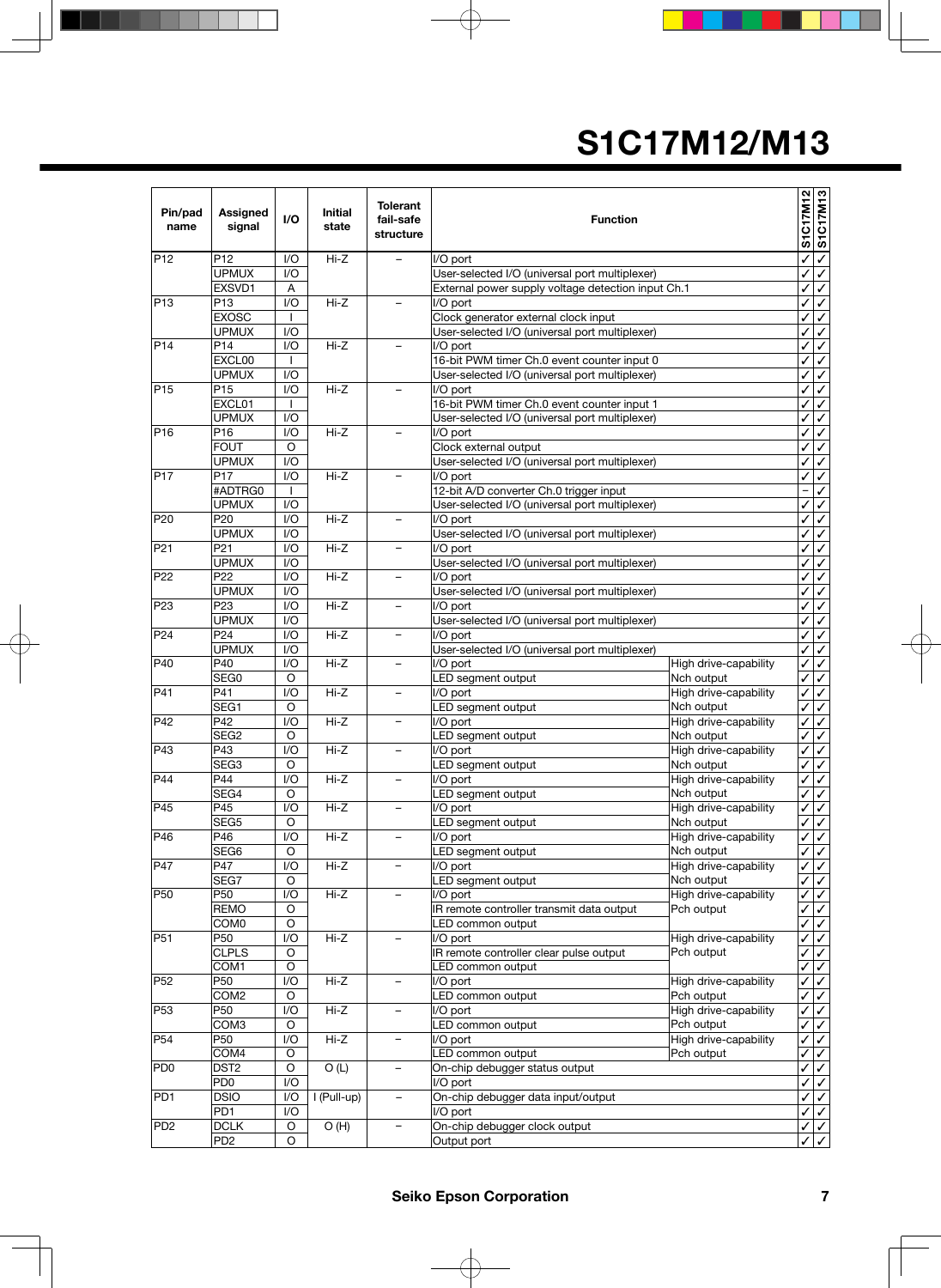| Pin/pad<br>name | Assigned<br>signal | I/O | <b>Initial</b><br>state | <b>Tolerant</b><br>fail-safe<br>structure | <b>Function</b>                | $\alpha$   ന <br>$rac{7}{\sqrt{2}}$<br>$rac{2}{\sqrt{2}}$ |
|-----------------|--------------------|-----|-------------------------|-------------------------------------------|--------------------------------|-----------------------------------------------------------|
| PD3             | PD <sub>3</sub>    | 1/O | Hi-Z                    | $\qquad \qquad$                           | II/O port                      | $\mathcal{N}^+$                                           |
|                 | lOSC3              | А   |                         |                                           | OSC3 oscillator circuit input  | $\overline{1}$                                            |
| <b>PD4</b>      | <b>PD4</b>         | VQ  | Hi-Z                    | -                                         | II/O port                      | $\mathcal{U}^+$                                           |
|                 | OSC <sub>4</sub>   | A   |                         |                                           | OSC3 oscillator circuit output | ا ⁄ ا                                                     |

#### **Universal port multiplexer (UPMUX)**

The universal port multiplexer (UPMUX) allows software to select the peripheral circuit input/output function to be assigned to each pin from those listed below. Note, however, that a function cannot be assigned to two or more pins simultaneously.

| <b>Peripheral circuit</b>         | Signal to be assigned | <b>VO</b> | Channel number $n$ | <b>Function</b>                      |
|-----------------------------------|-----------------------|-----------|--------------------|--------------------------------------|
| Synchronous serial interface SDIn |                       |           | $ n = 0, 1$        | SPIA Ch.n data input                 |
| $ $ (SPIA)                        | <b>SDOn</b>           | O         |                    | SPIA Ch.n data output                |
|                                   | <b>SPICLKn</b>        | 1/O       |                    | SPIA Ch.n clock input/output         |
|                                   | #SPISSn               |           |                    | SPIA Ch.n slave-select input         |
| ll <sup>2</sup> C                 | <b>SCLn</b>           | 1/O       | $n=0$              | 12C Ch.n clock input/output          |
| (12C)                             | <b>SDAn</b>           | 1/O       |                    | 12C Ch.n data input/output           |
| <b>UART</b>                       | USINn.                |           | $n=0$              | UART3 Ch.n data input                |
| (UART3)                           | USOUTn                | O         |                    | UART3 Ch.n data output               |
| 16-bit PWM timer                  | TOUTn0/CAPn0          | 1/O       | $n=0$              | T16B Ch.n PWM output/capture input 0 |
| (T16B)                            | TOUTn1/CAPn1          | 1/O       |                    | T16B Ch.n PWM output/capture input 1 |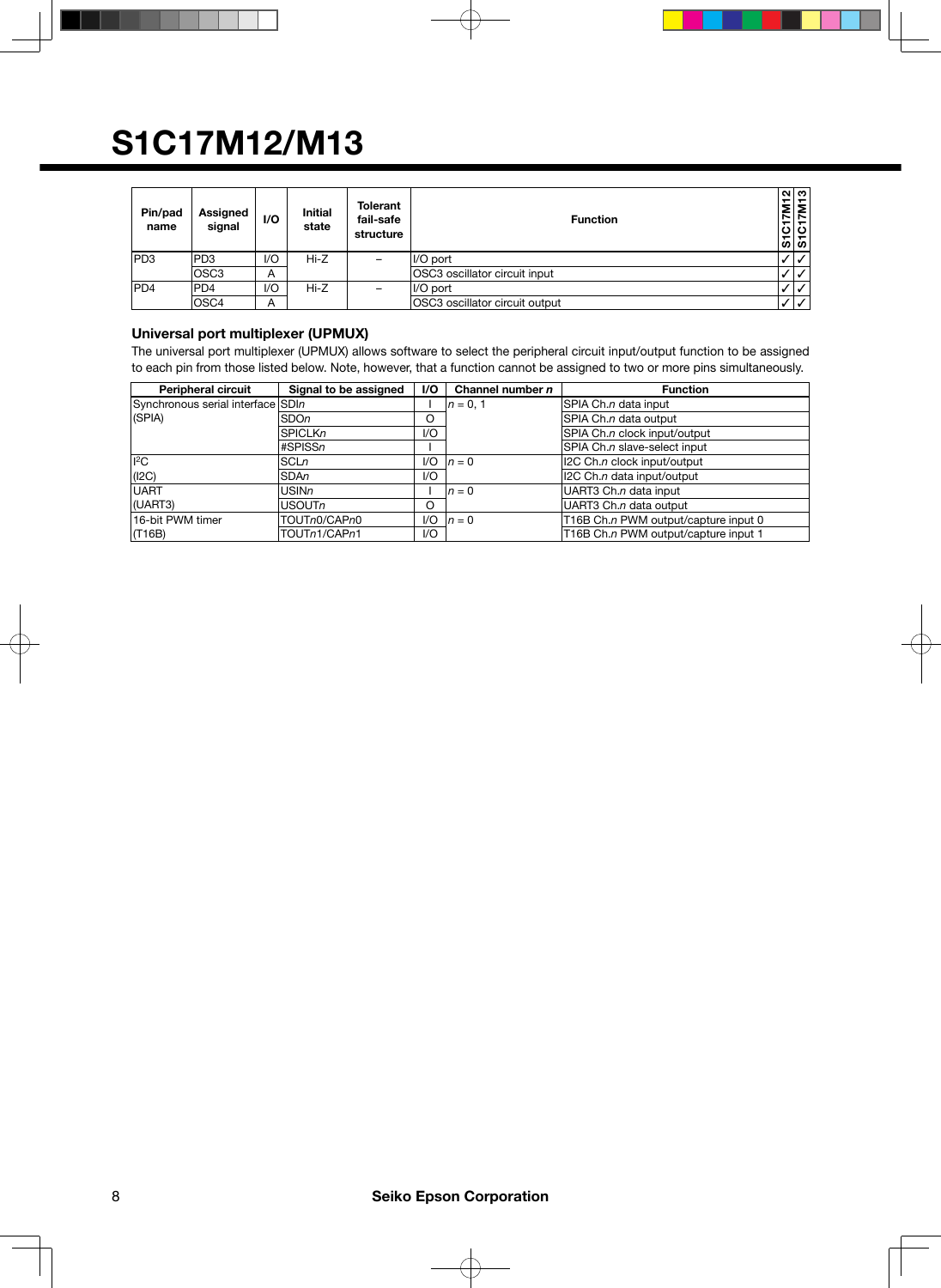#### ■ **Basic External Connection Diagram**



\*1: When OSC3 crystal/ceramic oscillator is selected \*2: Available only in the S1C17M13

( ): Do not mount components if unnecessary.

#### **Sample external components**

| Symbol           | Name                                   | <b>Recommended components</b>                                  |
|------------------|----------------------------------------|----------------------------------------------------------------|
| X'tal3           | Crystal resonator                      | CA-301 (4 MHz) manufactured by Seiko Epson Corporation         |
| <b>Ceramic</b>   | Ceramic resonator                      | CSBLA J (1 MHz) manufactured by Murata Manufacturing Co., Ltd. |
| CG3              | OSC3 gate capacitor                    | Ceramic capacitor                                              |
| $ C_{D3} $       | OSC3 drain capacitor                   | Ceramic capacitor                                              |
| C <sub>PW1</sub> | Bypass capacitor between Vss and VDD   | Ceramic capacitor or electrolytic capacitor                    |
| C <sub>PW2</sub> | Bypass capacitor between Vss2 and VDD2 | Ceramic capacitor or electrolytic capacitor                    |
| C <sub>PW3</sub> | Capacitor between Vss and VD1          | Ceramic capacitor                                              |
| RDBG             | DSIO pull-up resistor                  | Thick film chip resistor                                       |
| <b>C</b> vPP     | Capacitor between Vss and VPP          | Ceramic capacitor                                              |